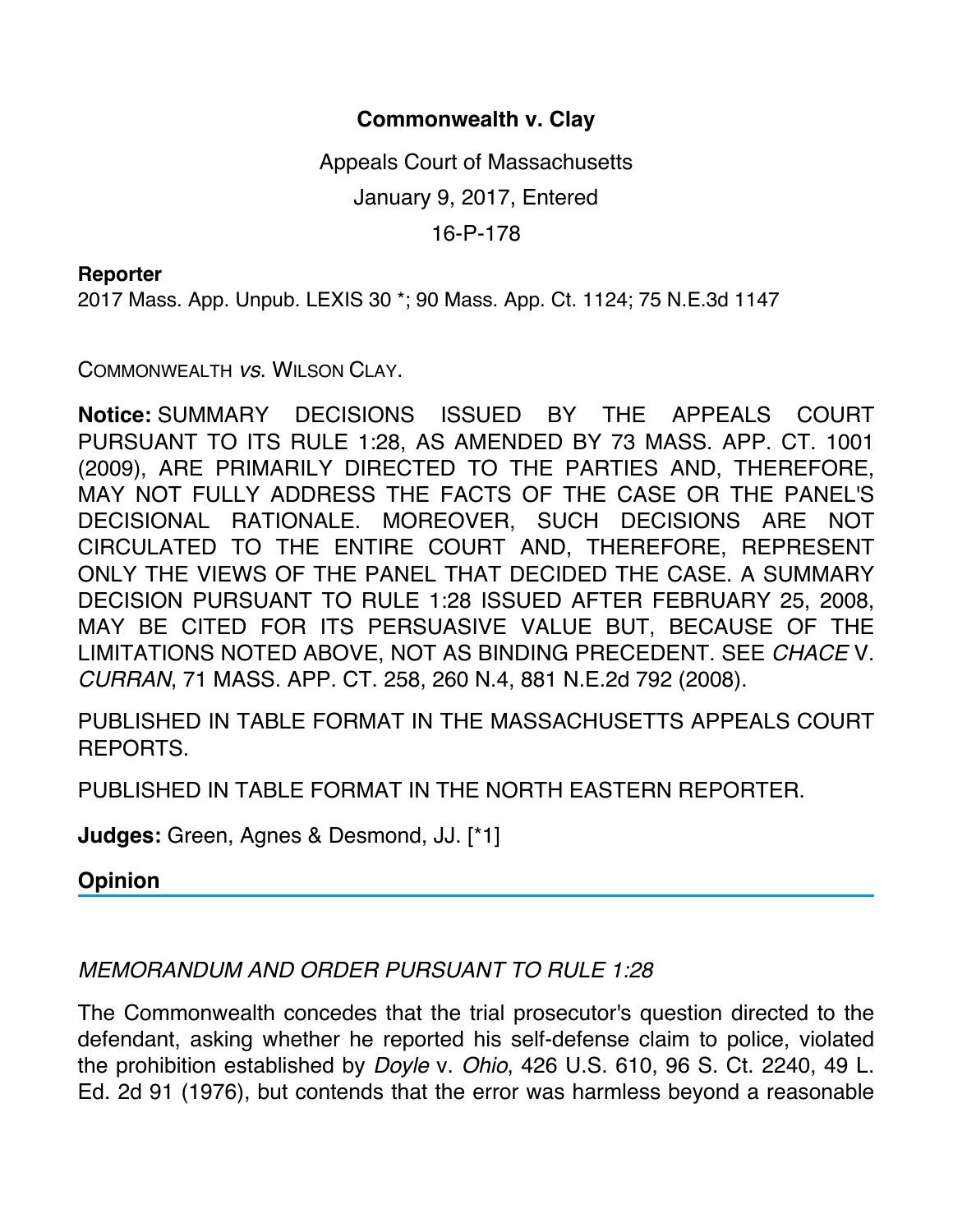doubt.1,2 We disagree, and reverse the defendant's convictions on two charges of assault by means of a dangerous weapon.

As the Commonwealth acknowledges, "the nature of a *Doyle* error is so egregious that reversal is the norm, not the exception." *Commonwealth* v. *Mahdi*, 388 Mass. 679, 698, 448 N.E.2d 704 (1983). We discern in the circumstances of the error in the present case no cause to treat it as an exception to the norm.

In considering whether a *Doyle* error is harmless beyond a reasonable doubt, we consider: "(1) the relationship between the evidence and the premise of the defense; (2) who introduced the issue at trial; (3) the weight or quantum of evidence of guilt; (4) the frequency of the reference; and (5) the availability or effect of curative instructions." *Id.* at 696-697. In the present case, the central premise of the defense was self-defense, and the Commonwealth's question (which, of course, the Commonwealth itself introduced) sought directly [\*2] to undermine it. Though the judge administered a curative instruction, its force or effectiveness was undermined by two factors. First, it was not administered until the morning following the prosecutor's improper question. Second, and more importantly, the curative instruction, when given, erroneously assumed that the defendant did not answer the question. Accordingly, the instruction neither struck the defendant's answer nor directed jurors to disregard it. Instead it merely advised jurors that questions are not evidence, only answers are, thereby leaving intact the defendant's answer for the jury's consideration.3

We disagree with the Commonwealth's assertion that the strength of the evidence against the defendant was so overwhelming that the error should be considered harmless. The Commonwealth's case rested in large part on the version of events described by the victim, her father, and her older brother. No disinterested witnesses offered testimony describing the incident. By attempting to undermine the credibility of the defendant's version, based on his postarrest silence, the Commonwealth improperly elevated the credibility of the competing version

<sup>1</sup> Because the error is both preserved and constitutional in dimension, the defendant is entitled to review under the most stringent standard available. See *Commonwealth* v. *Vasquez*, 456 Mass. 350, 360-361, 923 N.E.2d 524 (2010).

<sup>&</sup>lt;sup>2</sup> We note that the record reflects that the trial judge appears to have acted in the mistaken belief that the witness did not answer the Commonwealth's improper question, and that neither the trial prosecutor nor the defendant's counsel corrected him. It is unclear from the record whether counsel also suffered from the same mistaken belief, or whether they were aware of the mistake and chose not to bring it to the attention of the judge. If the latter, we observe that both counsel, for independent reasons, had an obligation to alert the judge to his mistake so that it could be corrected during the trial, and that failure to do so could affect our standard of review.

<sup>3</sup> As the defendant observes, the Commonwealth's reliance on *Greer* v. *Miller*, 483 U.S. 756, 759-760, 107 S. Ct. 3102, 97 L. Ed. 2d 618 (1987), is inapposite. In that case, the defendant did not answer the question and the trial judge immediately instructed the jury to disregard the question.